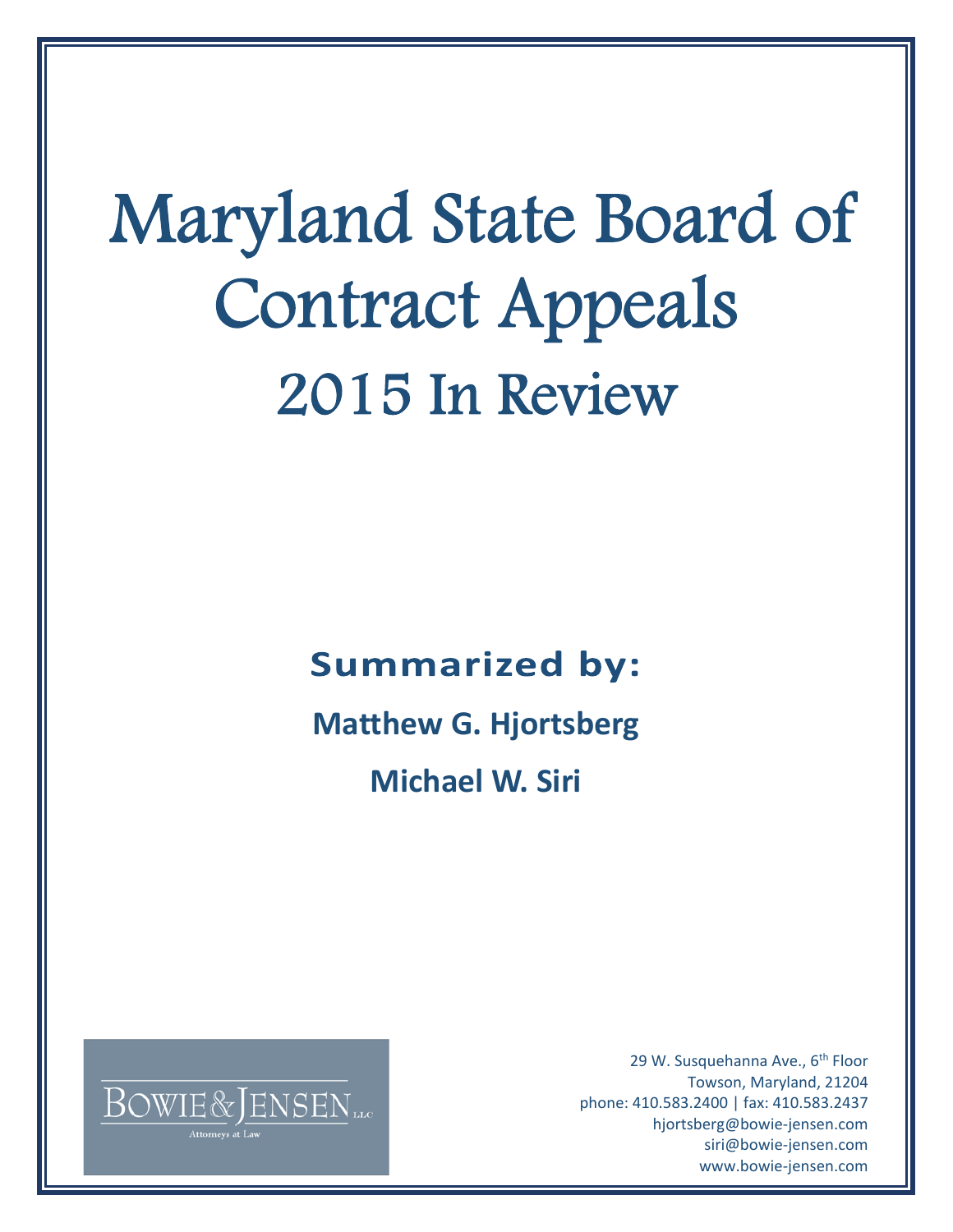### MSBCA Year in Review

The Appeal of Southern Improvement Company, Inc., MSBCA 2904 (2015) – The MSBCA explained what works and what does not work for demonstrating to a procurement officer that a contractor has the appropriate bonding for a project.

**The Appeal of Intelect Corp., MSBCA 2905 (2015)** – The MSBCA explains that, while a contractor may request an extension of time to submit a bid, the denial of a request for extension to submit a bid cannot be appealed.

**The Appeal of McChesney Associates, Inc. 2907 (2015)** – What happens when pricing is disclosed to competitors and no contract is awarded. The State can re-solicit a bid after bid-opening and where other contractors see each other's pricing so long as all contractors are treated equally.

The Appeal of Cigna Corporation, MSBCA 2910 (2015) - A contracting agency may reject all submitted bids if in the State's bid interest, even after the initial award of the bid to a contractor. Additionally, an agency cannot extend a contract after the original's contract expiration, but must submit a request for competitive bidding.

The Appeal of Tech Contracting Company, MSBCA 2912 & 2916 (2015) - The MSBCA has clarified that problems with MBE participation schedules can be remedied by a bidder within 72 hours after the bidder realizes the problem. This rule applies where the bidder learns that one of its MBE subcontractors is no longer available to do the work or was not eligible.

The Appeal of KBE Building Corporation, MSBCA 2915 (2015) - The MSBCA clarified whether a final determination may be issued by the procurement officer after consultation with a reviewing authority under COMAR 21.10.04.04C. The MSBCA held that procurement officers are authorized to issue notices of final decisions on construction projects, but must comply with statutory requirements.

The Appeal of Trinity Services Group, MSBCA 2917, 2931 & 2935 (2015)– The MSBCA provided guidance on what constitutes an "emergency procurement" under COMAR. It's not what you think and it has resulted in an investigation by the Maryland Attorney General's Office and a potential overhaul of State procurement.

**The Appeal of Concrete General, MSBCA 2918 (2015)** – Construction bids may be modified when the mistake and the intended correction are clearly evidenced on the face of the bid document; however, if extrinsic documentation must be referenced to correct the mistake, the bid will be deemed non-responsive.

**The Appeal of Active Network, LLC, MSBCA 2920 (2015)** – For bid protests in Request for Proposals and Invitations for Bid, contractor seeking to bring forth a protest must ensure that they have a reasonable possibility of a substantial chance to be awarded the project if the bid protest is successful.

The Appeal of Shirley Contracting Company, MSBCA 2932 (2015) – Is a higher priced "good" proposal better than a lower priced "good" proposal? In an RFP, a superior technical proposal can outweigh a lower price, provided that there is no "double counting" for certain aspects of the solicitation.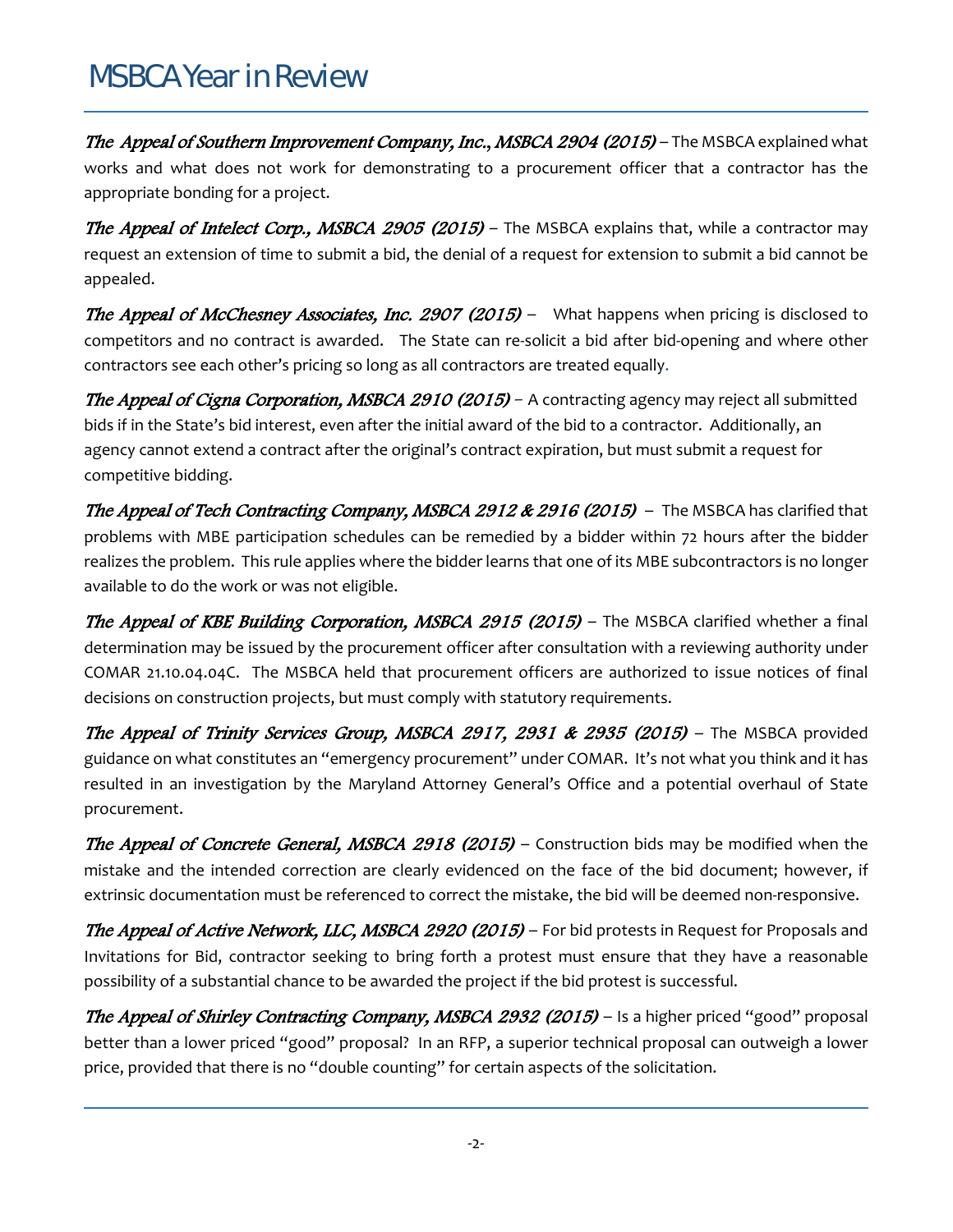#### MARYLAND STATE BOARD OF CONTRACT APPEALS RULES THAT THE FAILURE TO SUPPLY AN ORIGINAL POWER OF ATTORNEY WITH BID BOND IS NOT FATAL TO THE BID.

In *Appeal of Southern Improvement Company, Inc.*, MSBCA 2904, the Maryland State Board of Contract Appeals considered whether the failure to supply an original Power of Attorney with a bid bond constituted a "minor irregularity," which may be waived, or in the alternative, rose to a level of deficiency to render a bid non-responsive thereby disqualifying it from the solicitation. In this appeal, Southern Improvement Company challenged the sufficiency of the bid bond documents supplied by another interested party. This other party had used a bid bond on the form provided by the procuring agency and had correctly identified the bidder, oblige, surety, amount of the bond and the applicable contract. It was also appropriately executed by the President of the interested party and contained the raised seal of the surety. However, the Power of Attorney provided by the bonding agent as evidence of the valid execution of the bid bond by a duly authorized agent of the surety was a copy and not the original. The POA also contained a watermark stamp of the word "void," as well as the statement "this document is not valid unless printed on gray shaded background with a red serial number in the upper right hand corner. If you have any questions concerning the authenticity of this document, call 800‐475‐4450." The POA supplied with the bid was black and white copy.

Upon discovering that the POA was a copy, the procurement officer contacted the interested party to ask for the original. Southern Improvement Company filed a bid protest objecting to the eligibility of the interested party on the basis that it had failed to provide a valid bid bond. The procurement agency denied the protest stating that the provision of a copy of a POA was a "minor irregularity."

In considering this appeal, the MSBCA highlighted those instances in which a defect in the bid bond documentation would disqualify a bidder: (1) a bid bond's failure to reflect the State of Maryland as an obligee; (2) a bid bond that references an incorrect contract number; (3) a bid bond that does not provide the measure of protection required in the solicitation; (4) a bid bond that fails to include the penal sum of the bond; and (5) bid bond that fails to include a provision for automatic extension of the surety's obligation for a period of time without the consent of the surety where the State has required an extension as a condition of the bond assuring the validity of a bid.

However, where an alleged defect "has no impact on the validity of the bond, it may be presumed to be a minor irregularity." In this instance, the bond itself had contained the surety's raised seal and complied in all other material respects. Moreover, there was no contention that the surety agent did not have actual authority to supply the bond. The MSBCA stated that "even without the power of attorney at all, the Bid Bond alone documents the enforceable obligation of the surety to the State, because the Bid Bond appears to be enforceable with or without the original Power of Attorney, the bid is responsive." However, the MSBCA qualified this statement by indicating that it is a better practice to include the POA with the bid bond.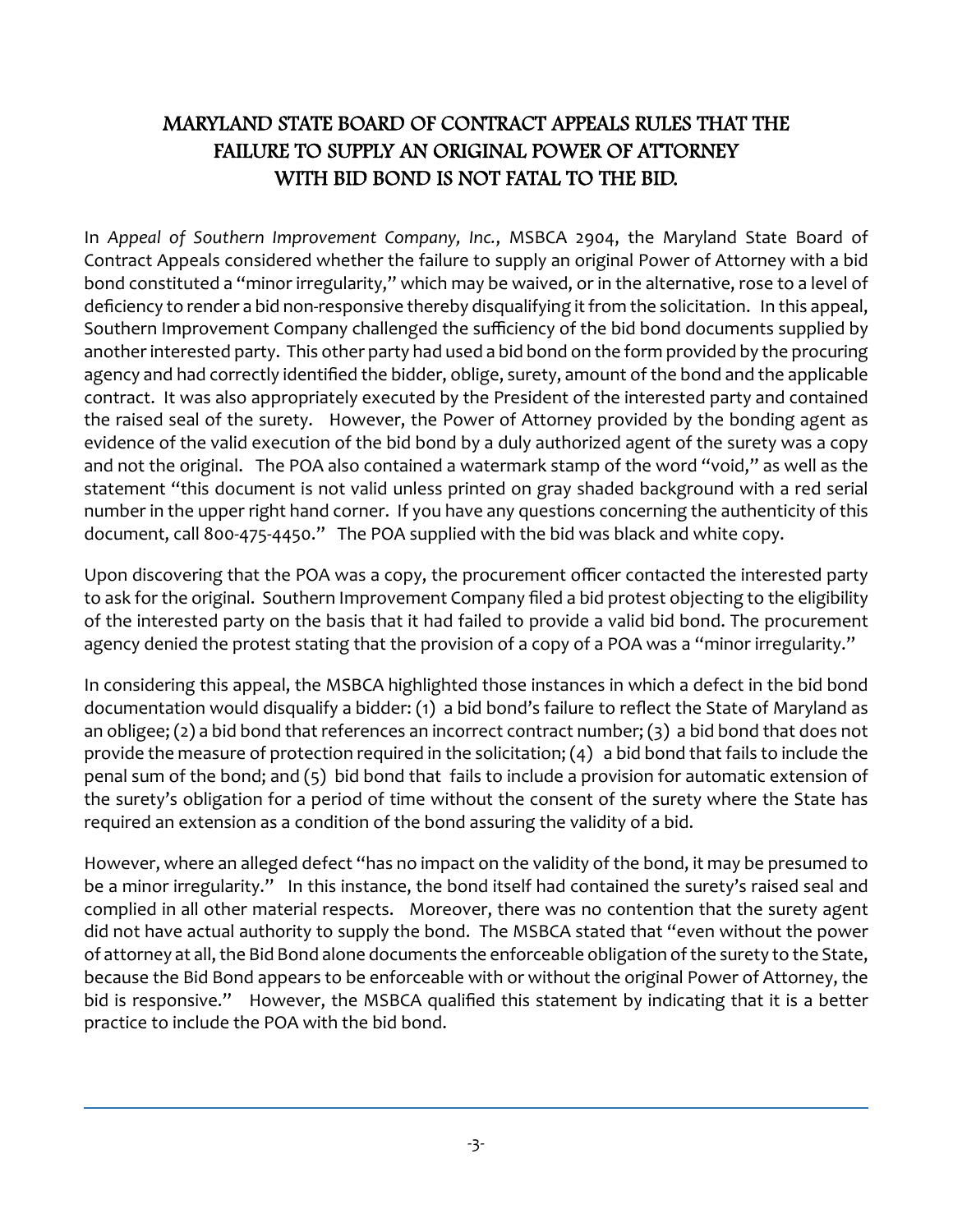#### MARYLAND STATE BOARD OF CONTRACT APPEALS RULES THAT THE REFUSAL TO GRANT AN EXTENSION OF A BID DUE DATE IS NOT A BASIS FOR A VALID PROTEST OR APPEAL

In *Appeal of Intelect Corp.,* MSBCA 2905, the Maryland State Board of Contract Appeals found that the refusal to grant a prospective bidder's request for an extension of a bid due date deadline is not a basis for a valid protest or appeal.

In this appeal, the Maryland Transit Administration ("MTA") issued an Invitation for Bids related to a project on the Baltimore Metro Heavy Rail system. Afterthe issuance oftwo addendums by the MTA, Appellant Intellect Corporation requested that the advertised due date be extended beyond the due date. The procurement officer for the MTA informed Intelect that the bid due date and time would not be extended.

As a result of the denial to extend time, Intelect did not submit a bid. In actuality, only one contractor submitted a bid for the project. Intelect subsequently filed a bid protest with MTA, which was summarily denied. An appeal was brought before the MSBCA. The MSBCA found that the decision to extend the bid deadline falls within the lawful discretion of the agency stating:

> It is perfectly fine for appellant there to have requested an extension of time within which Intelect might have been permitted to complete and submit its bid, but that is a far cry from suggesting that the State must bow to such request.

Additionally, the MSBCA also noted that the appeal was filed by Intelect and not legal counsel, as required by COMAR 21.10.05.03. The failure to retain counsel for a protest was another grounds for denial of the appeal. As a practical matter, contractors in Maryland are required to retain counsel when seeking to file an appeal with the MSBCA.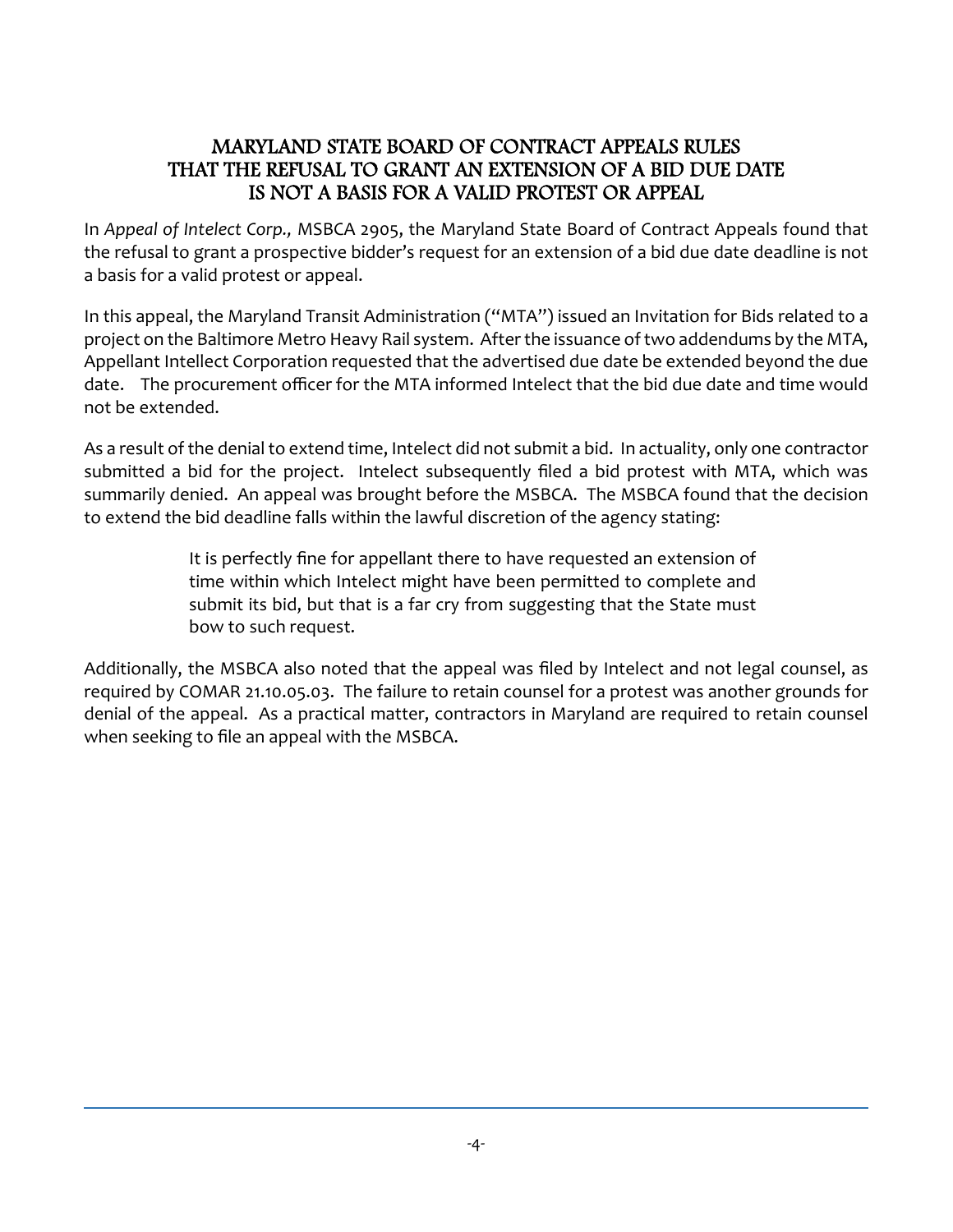#### MARYLAND STATE BOARD OF CONTRACT APPEALS UPHOLDS STATE'S RIGHT TO ISSUE NEW SOLICITATION AFTER BID OPENING

This appeal arose out of a solicitation for snow removal services at 14 MVA facilities across the State of Maryland. In *the Appeal of McChesney Associates, Inc.* 2907 (2015), the Maryland State Board of Contract Appeals considered whether after bid opening but prior to contract award, the State may release all bidders and allow them to rebid on work not previously submitted in its initial bid. During the first round of bidding, various contractors bid on some but not all of the 14 facilities. As a result, the State received a single bid for eight of the facilities and no bids for two facilities. The State asked the contractors to rebid and to consider bidding on the facilities for which no bids were received. McChesney interpreted this new solicitation as allowing a contractor to modify its previous numbers and to bid on either of the facilities for which no other bid was received. However, it did not believe the revised solicitation allowed a contractor to rebid a facility where a competitor's numbers had been released after the bid opening. As a result, McChesney was underbid by another contractor on a facility where it had submitted the only bid.

McChesney protested stating that it was prejudiced by the State's disclosure of its bid to other contractors. McChesney's argument would have had some weight had it not revised its bid upwards on the facility for which it had previously been the single bidder. The MSBCA rejected the appeal, reasoning that since all bidders were provided an equal opportunity to rebid on all facilities, the State had acted appropriately.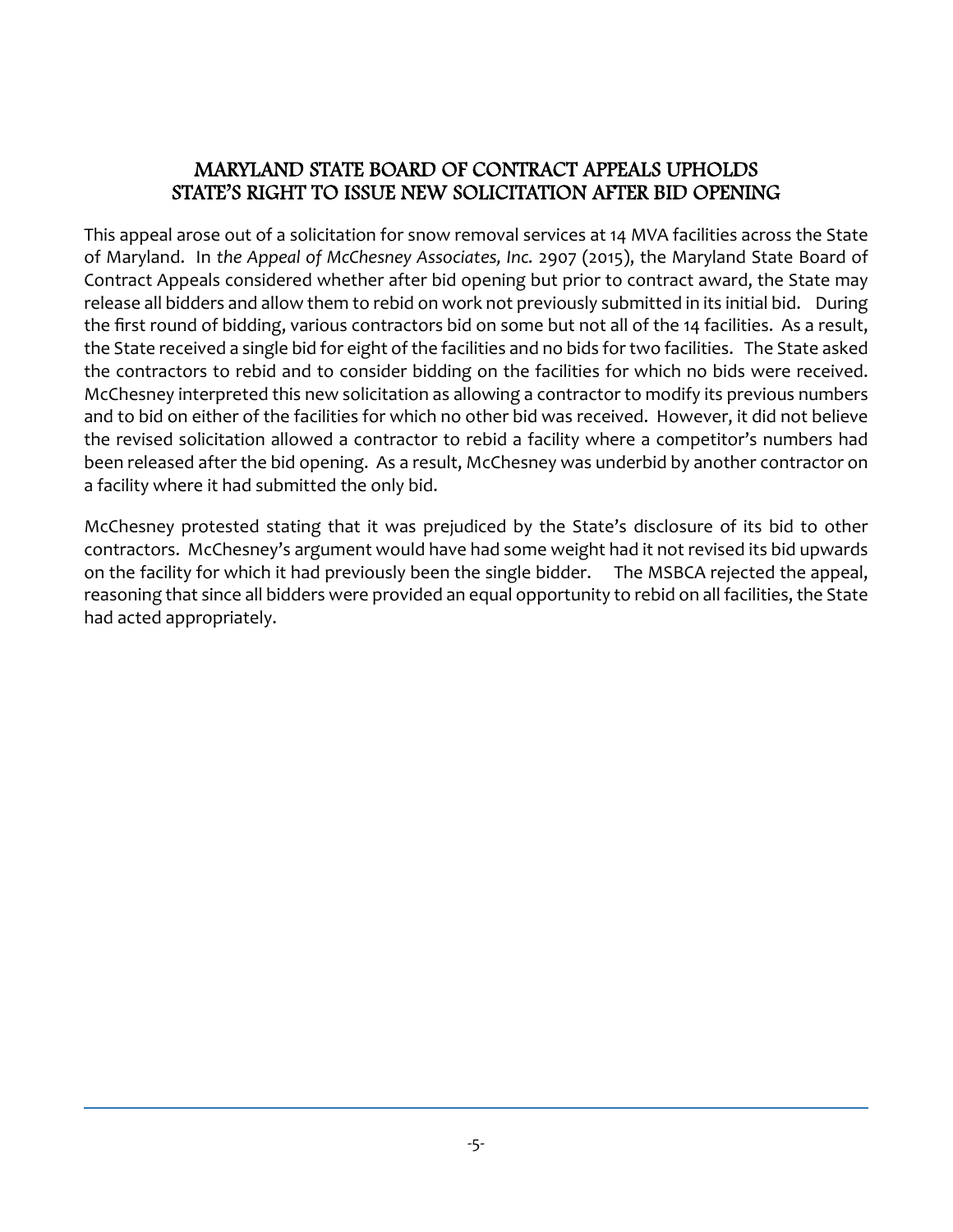#### MARYLAND STATE BOARD OF CONTRACT APPEALS HOLDS AGENCY MAY REJECT ALL BIDS AND RE-ADVERTISE THE SOLICITATION IF IN THE STATE'S BEST INTEREST, BUT REQUIRES COMPETITIVE BIDDING FOR EXTENSION TO EXISTING CONTRACT

In *Appeal of Cigna Corporation*, MSBCA 2910, the Maryland State Board of Contract Appeals considered two issues on appeal: 1) whether the State properly rejected all bids and re‐issued solicitations because of deficiencies in the originally requested pricing information and 2) whether the State's extension of the contract to the incumbent vendor, while the bid was reissued, should have been subject to competitive bidding. The MSBCA held that the State may reject all bids during the procurement process when the rejection is in the State's best interest; however, the MSBCA found the extension of a contract, past the terms of the contract, to be impermissible under Maryland law.

In this matter, the Maryland Transit Administration ("MTA") issued three Requests for Proposals ("RPFs"), seeking administrative services for management of health care benefits. The MTA erroneously released the RFPs without the authorization of the Department of Budget and Management. Pursuant to the RFPs, Appellant Cigna Corporation and CareFirst of Maryland, Inc., the incumbent vendor, submitted proposals pursuant to the RFPs. MTA subsequently requested submission for Best and Final Offers ("BAFOs"); however, the BAFOs forms used by the MTA were simplistic compared to the nature of the proposals. Specifically, the forms failed to provide space to indicate the following: total price, any pricing information for the two options years of the contract, discount rates, and other substantive information. Despite the dearth of substantive information provided in the BAFOs, the MTA awarded the project to Cigna.

CareFirst appealed the decision to the MSCBA (MSBCA No. 2903); however, before the MSBCA heard the appeal, the MTA voluntarily rejected all bids, stating that it was in the State's best interest to reject all proposals and re-advertise. As the re-advertisement and re-bid process could not be completed before the MTA employees' health insurance lapsed, the MTA requested that a one‐year extension be provided to the existing CareFirst contract, which was subsequently approved by the Board of Public Works. Cigna appealed on both issues.

The MSBCA determined that the rejection of all bids lay within the discretion of the agency and permissible, as long as the basis for the rejection of all bids is fiscally advantageous or otherwise in the State's best interest. The opinion acknowledges the late timing of the rejection, as Cigna had already been awarded the project, but found the need for greater clarity in the pricing sheets a prerequisite necessary to ensure a fair and thorough procurement process.

Conversely, the MSBCA held the MTA and Board of Public Works' approval of a one‐year extension to be unlawful. The expiration of the original contract, without any options for renewal, precludes the MTA from simply agreeing to an extension. The MSBCA determined this action to undermine the entire procurement process for governmental contracts. As such, the MSBCA rendered the one‐year contract extension between MTA and CareFirst null and void.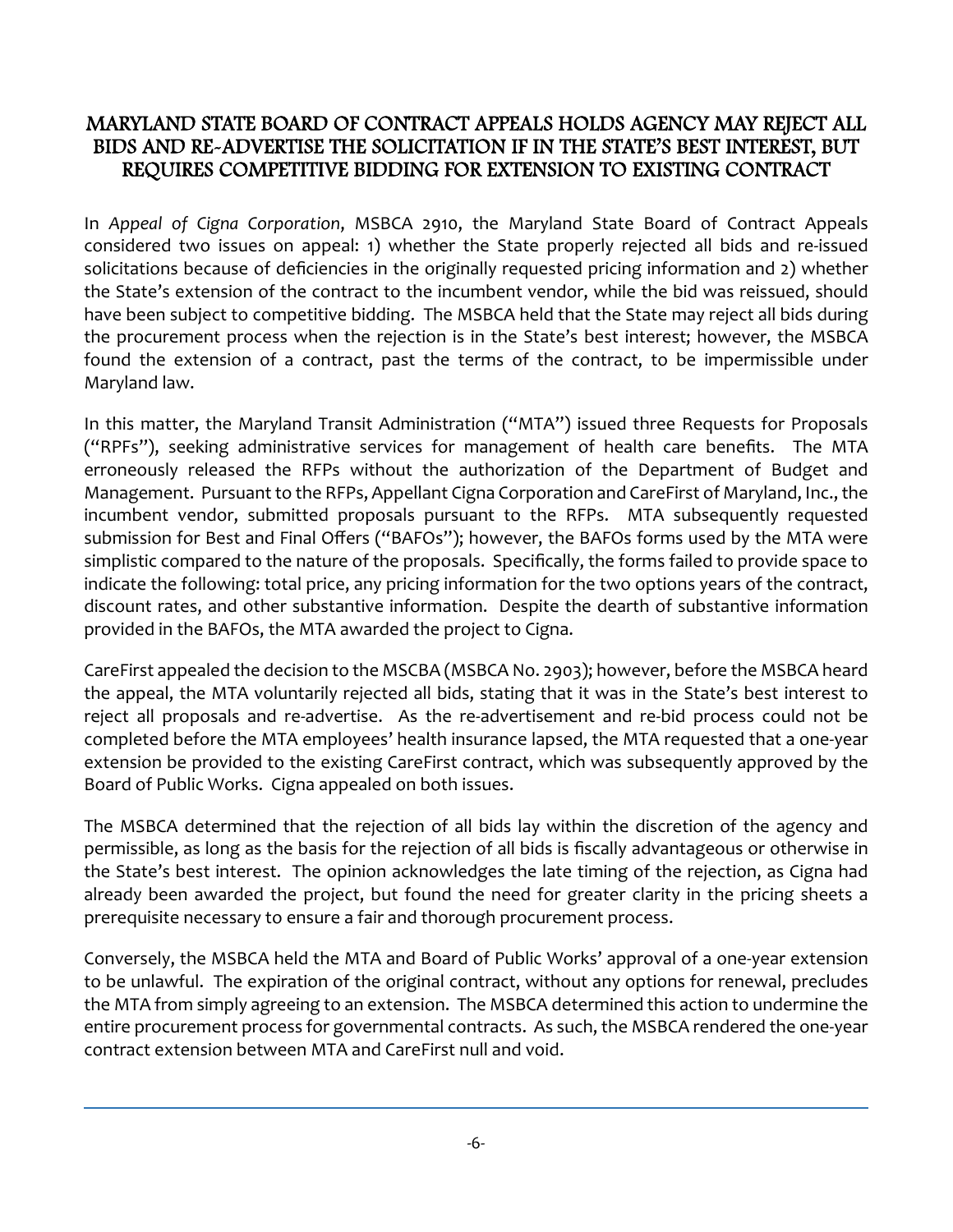#### THE MSBCA CLARIFIES THE "72 HOUR RULE" FOR AMENDING MBE PARTICIPATION SCHEDULES.

In *Tech Contracting Company,* the Maryland State Board of Contract Appeals ("MSBCA") clarified the scope of the "72 hour rule" that allows a contractor to make changes to its MBE Participation Schedule after bid submission. In this instance, the prevailing bidder, Forrester Construction, listed an MBE contractor that did not have the proper NAISC code. Tech Contracting protested claiming that the prevailing bidder could not meet the ten percent MBE requirement for the project because one of Forrester's designated MBEs did not qualify to do the work. Forrester disagreed. One month later, the State concurred with Tech, but allowed Forrester to amend its bid. Forrester investigated the situation and four days later amended its MBE participation schedule.

Historically, State agencies had taken an overly restrictive and often harsh approach to any contractor that submitted a bid that contained any defect in its MBE forms. In response to growing criticism that the rejection of bids that contained minor defects to the MBE participation schedules had a detrimental impact on State finances, the Maryland legislature amended section 14‐302 of the State Finance & Procurement Article to allow for a 72 hour period in which a bidder or offeror could notify the State that a designated MBE was no longer available or otherwise ineligible.

In this recent opinion, the MSBCA clarified that the 72 hour period begins when the bidder or offeror makes a determination that an MBE is either "unavailable or ineligible," and not when the State or some other party makes that determination. In this appeal, however, the MSBCA went further and stated that even where the State informs a bidder that an MBE is ineligible, the bidder is not on notice to start the 72 hour period if the bidder disputes the State's position in good faith. Thus, the three day period begins only when the bidder adopts the State's position. The MSBCA also underscored that the 72 hour period applies to the time period for notice and not the time period for the bidder or offeror to request to amend the participation schedule.

Finally, the MSBCA offered further interpretation of the statutory language that stated "the bidder or offeror determines that a minority business enterprise identified in the minority business enterprise participation schedule has become or will become unavailable or ineligible." According to the MSBCA, this allows a bidder to make changes in two instances. The first where an MBE contractor was once available but for some reason is no longer available, and the second where the MBE was never eligible or became ineligible. The MSBCA underscored that the "distinction between an MBE being 'unavailable' as compared to 'ineligible' is a significant one." For example, an MBE could have graduated out of the MBE program or just gone out of business and thus becomes "unavailable." To be "ineligible", the MBE may have the wrong NAISC code for a project or have some other limitation such that it does not qualify as a relevant MBE for a project. Thus, in this instance, Forrester was allowed to amend its MBE participation schedule.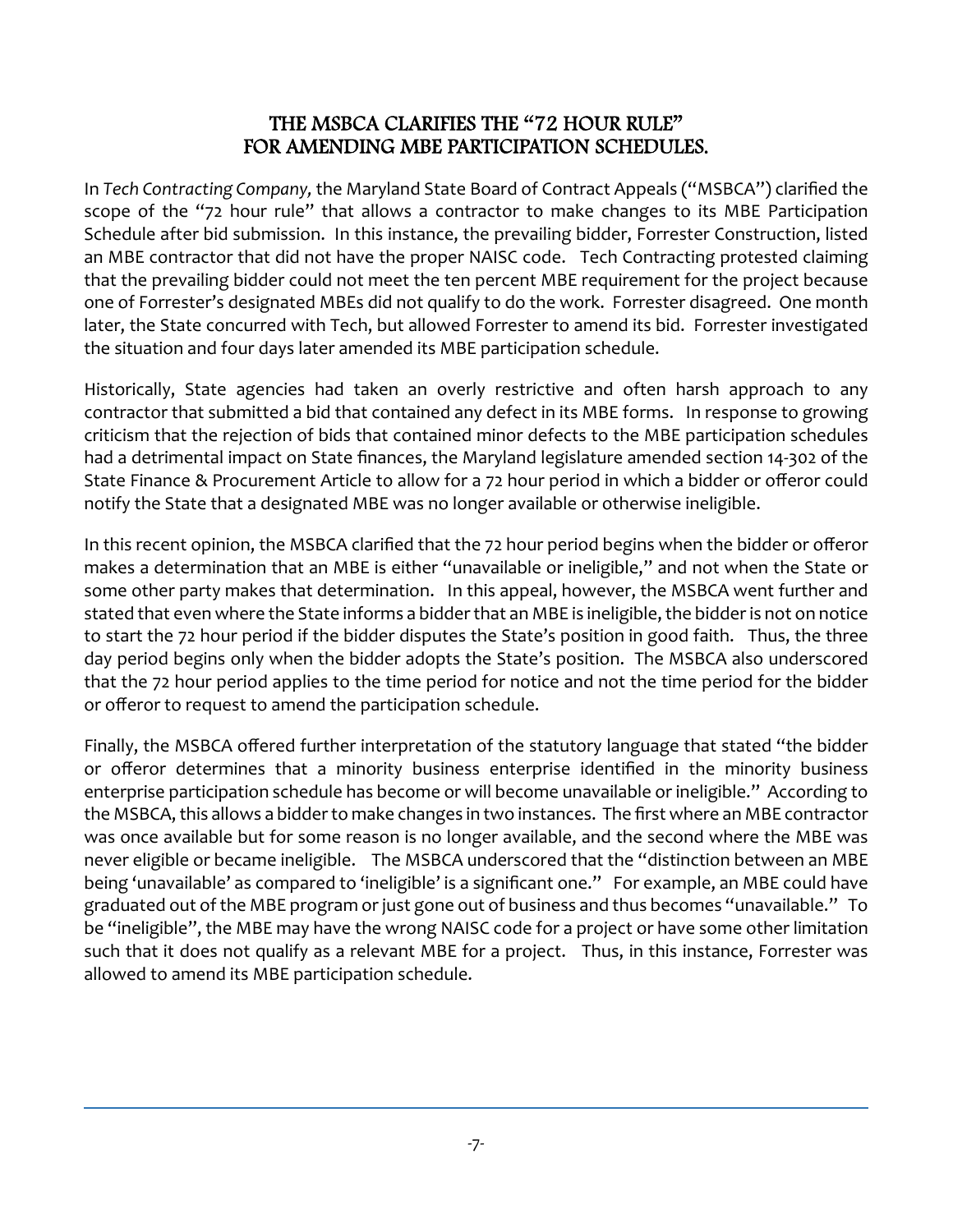On the basis of these clarifications to the 72 hour rule, the MSBCA has set the groundwork to allow a contractor whose bid includes an ineligible MBE contractor to make a change within 72 hours after the time in which that contractor, for the first time, in good faith believes that the MBE contractor is not eligible. The MBE need not have ever been eligible to trigger this rule. Likewise, contractor whose bid includes and MBE contractor that has become unavailable also falls within this Rule.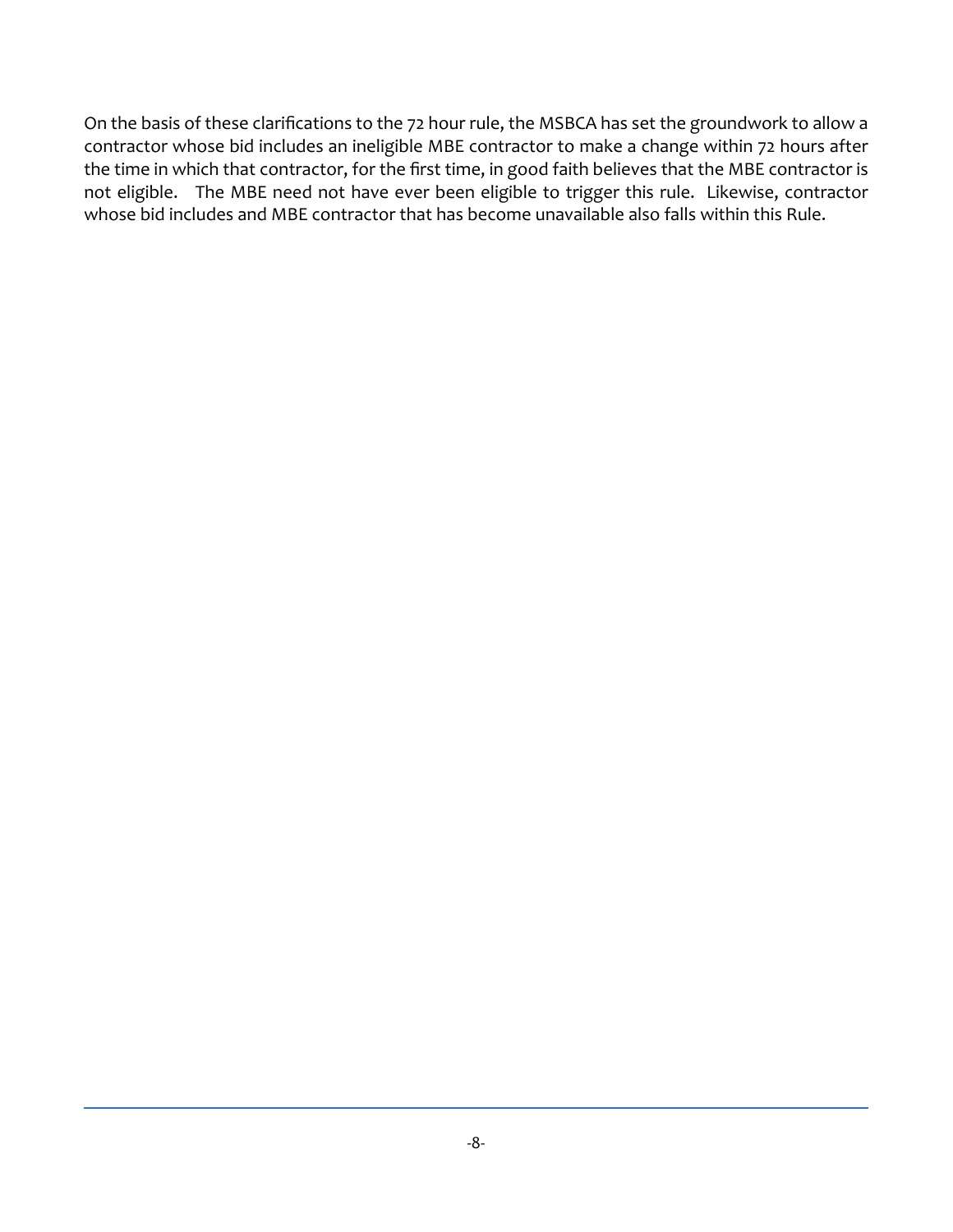#### MARYLAND STATE BOARD OF CONTRACT APPEALS RULES THAT PROCUREMENT OFFICERS, NOT REVIEWING AGENCIES, ARE AUTHORIZED TO ISSUE NOTICES OF FINAL DECISION FOR PROJECTS

In *Appeal of KBE Building Corporation*, MSBCA 2915, the Maryland State Board of Contract Appeals considered whether a procurement officer has the authority to issue a final determination or if the final determination must be issued by the "reviewing authority and the Office of the Attorney General", pursuant to COMAR 21.10.04.04C.

In this appeal, the Maryland Aviation Administration ("MAA") awarded Appellant KBE Building Corporation ("KBE") a contract to construct the International Building Expansion of Baltimore/Washington International Thurgood Marshall Airport ("BWI"). During the course of construction, KBE filed a claim with the MAA for a 48‐day extension and payment of \$146,71.00 for alleged contract acceleration. The procurement officer of MAA, after consultation with the Office of the Attorney General, denied KBE's request, issuing a final determination on October 24, 2014.

KBE filed an appeal to the MSBCA on November 6, 2014; however, erroneously mailed the appeal to an incorrect address. On December 10, 2014, the MSBCA docketed KBE's appeal dated December 9, 2015.

KBE argued that the procurement officer for the MAA acted unilaterally by issuing the final determination because the regulatory provision requires the procurement office to first submit the letter for review to the reviewing authority and the Office of the Attorney General. Therefore, under KBE's argument, only another reviewing authority may issue a final determination.

The MSBCA found the issuance of a final determination by a procurement officer, after consultation with the Office of the Attorney General, routine and permissible under the regulatory requirements outlined by COMAR. Further, the MSBCA found that the appeal had been filed untimely, as it had not been filed within 30 days of the final determination. Therefore, the appeal was also denied because appellant failed to note its appeal in a timely fashion.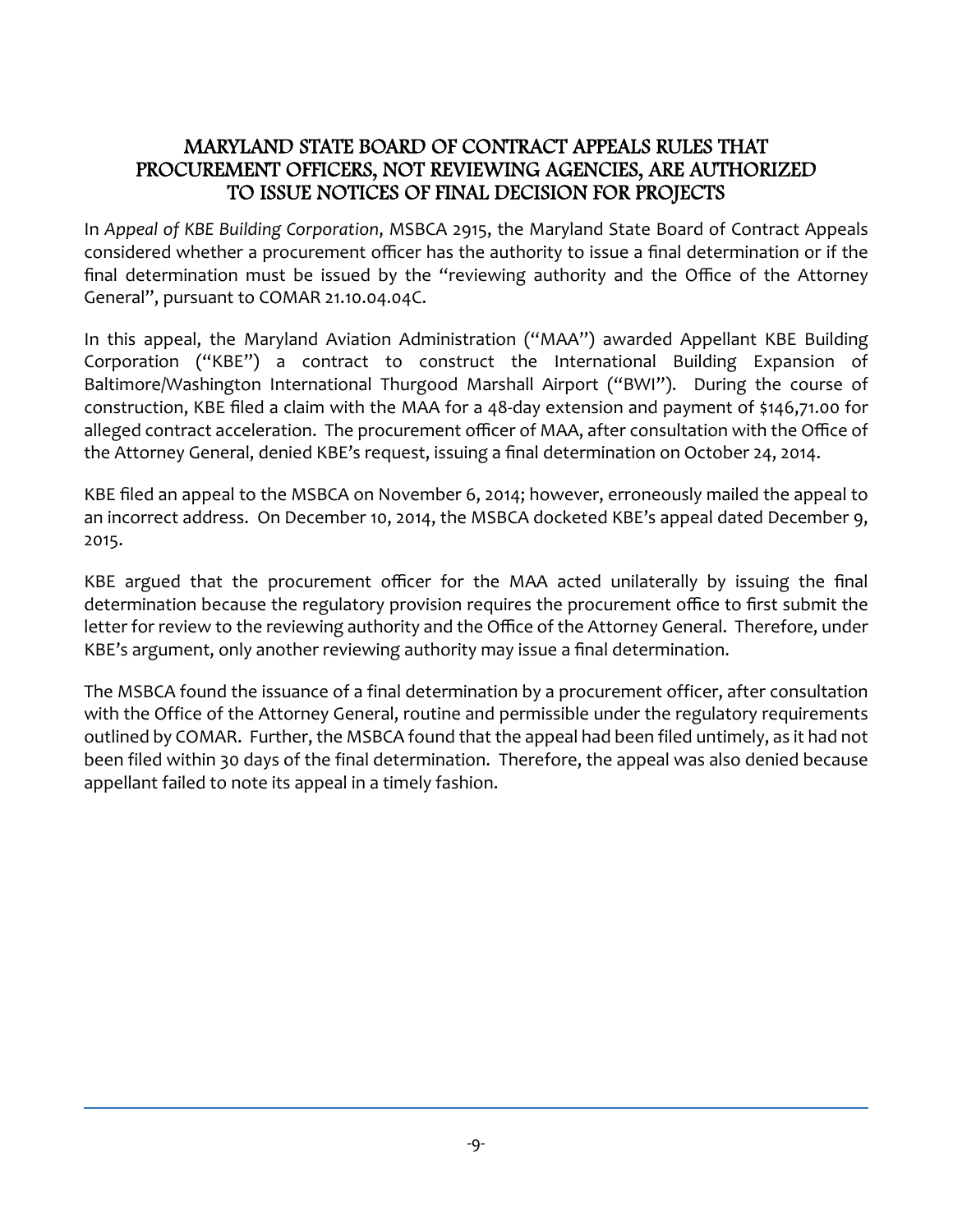#### MARYLAND STATE BOARD OF CONTRACT APPEALS PROVIDES GUIDANCE ON "EMERGENCY" PROCUREMENTS

The Maryland State Board of Contract Appeals addressed the State's power to issue an "emergency" procurement pursuant to COMAR. *Trinity Services Group, MSBCA 2917, 2931 & 2935.* This matter arose out of the Maryland Department of Public Safety and Correctional Services ("DPSCS") issuance of a RFP for a private vendor to provide food services to certain correctional facilities in the State of Maryland. The presumptive awardee, Crystal Enterprises, Inc., had several problems with its proposal including the failure to provide a performance bond and an exceptionally low price. Crystal had secured a letter from its bonding agent that vouched for its ability to secure a two million dollar performance bond, but did not actually supply the bond as required by the solicitation. Also, Crystal's proposal was more than 50 million dollars less than the incumbent contractor. At the Board of Public Works hearing, State Comptroller Franchot expressed serious reservations about the low price but commented that the presence of a performance bond would provide a measure of protection for tax payers from a default. The DPSCS confirmed the existence of a performance bond even though Crystal had yet to provide one.

Crystal immediately ran into problems on the contract and because it had priced its proposal so aggressively it could not overcome those issues without incurring negative cash flow. Crystal threatened to stop work unless it received price concessions. Because a stop work would have meant the cessation of food services to the correctional facilities, DPSCS terminated the existing agreement and issued an emergency short term six month contract to Crystal that increased the contract price and obviated the need for a performance bond. It then planned to reissue the solicitation. The incumbent contractor protested.

The decision by the MSBCA primarily focused on the COMAR definition of emergency. "Emergency" is defined by COMAR 21.01.02.01B(36) as "a sudden and unexpected occurrence or condition **which agency management reasonably could not foresee** that requires an action to avoid or to mitigate serious damage to public health, safety or welfare." (Emphasis added). The MSBCA noted that COMAR, unlike the dictionary, defined "emergency" to include a lack of foreseeability in its meaning. It noted that a hurricane can be both foreseeable and an emergency but for whatever reason, COMAR seemed to restrict the definition of emergency to only those situations that were truly unforeseen. In this instance, it was clear to all that Comptroller Franchot foresaw problems with this contract as he flagged it on the record at a BPW hearing. However, the MSBCA reasoned that no one foresaw the failure by Crystal to procure a performance bond as evidenced by DPSCS's erroneous representation that Crystal had procured a performance bond, and thus this failure created the "emergency" as defined by COMAR. Consequently, this "emergency" procurement was upheld.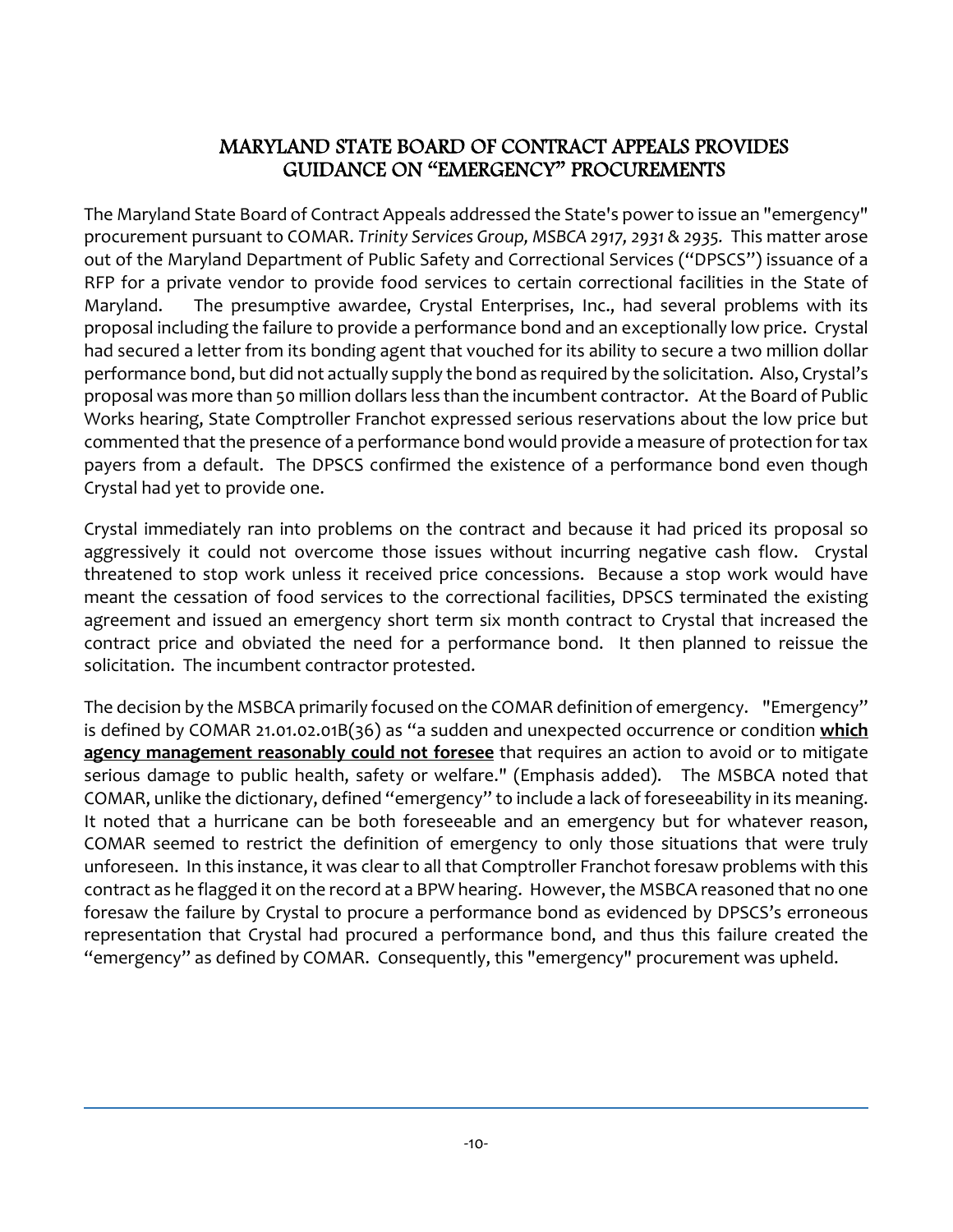#### MARYLAND STATE BOARD OF CONTRACT APPEALS RULES BIDS CANNOT BE MODIFIED AFTER SUBMISSION IF EXTRINSIC DOCUMENTATION IS REQUIRED

In *Appeal of Concrete General*, MSBCA 2918, the Maryland State Board of Contract Appeals denied the appellant the opportunity to correct errors in its initially submitted bid because the requested corrections required reference to extrinsic information not included in the initial bid. As such, the bid was deemed non-responsive and ineligible to be considered for the project.

In this appeal, the State Highway Administration ("SHA") issued Invitations for Bids to perform roadway improvements at Catoctin Mountain Highway and Monocacy Boulevard in Frederick County, Maryland. Appellant Concrete General submitted the apparent low bid; however, in lieu of using the Schedule of Prices provided by the SHA, Concrete General elected to submit its own Schedule of Prices form. Contractors are permitted to issue its own Schedule of Prices form so long as the forms emulate the Schedule of Prices form provided by the SHA and contain specific information.

Concrete General's Schedule of Prices form, however, contained a number of errors, including a duplicate entry that resulted in incorrect item references and no reference to the last item on the Schedule of Prices – Item 5034. The next lowest bidder, Kibler Construction Co., Inc. ("Kibler"), submitted a bid protest objecting to the award of the contract to Concrete General, claiming that Concrete General's bid was unbalanced and non‐responsive. The SHA did not agree with Concrete General's allegations, but determined that the bid was not responsive because it failed to submit a complete and accurate Schedule of Prices. Concrete General appealed the SHA's decision to the MSBCA.

The MSBCA acknowledges that COMAR 21.05.02.12C allows a bidder to revise its initially submitted bid only when "the mistake and the intended correction are clearly evidenced on the face of the bid document." Thus, if any information outside of the documents submitted as part of the bid is needed to revise the bid, then the bid may not be modified.

The MSBCA found the errors arising out of the duplicate listing could not be corrected with reference to information not contained in the initial bid, thereby precluding the bid from being modified. As such, the bid was deemed non-responsive and the appeal was denied.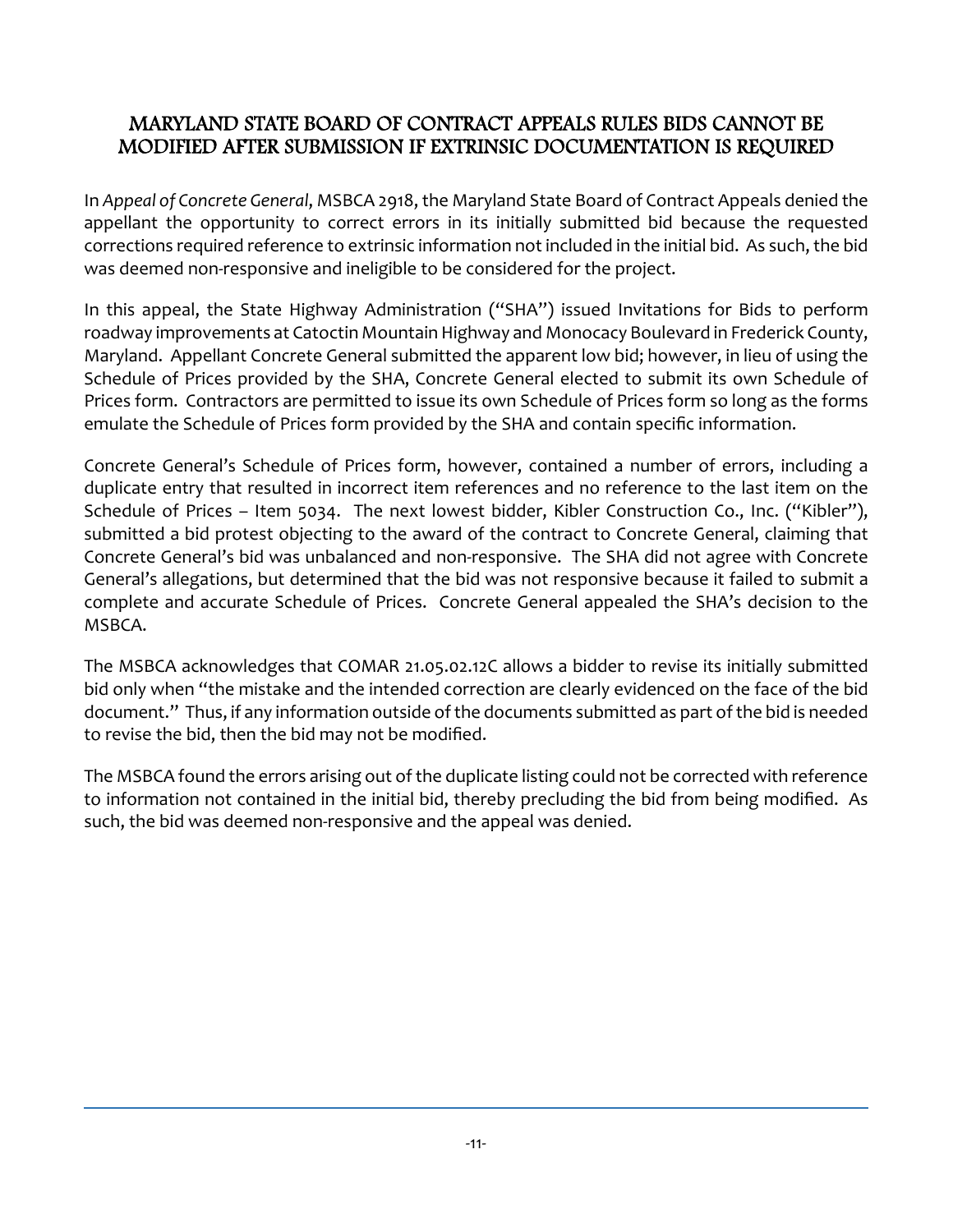#### MARYLAND STATE BOARD OF CONTRACT APPEALS DISMISSES APPEAL WHERE CONTRACTOR HAD NO REASONABLE POSSIBILITY OF BEING AWARDED THE REQUEST FOR PROPOSAL

In *Appeal of Active Network, LLC*, MSBCA 2920, the Maryland State Board of Contract Appeals considered whether the appellant had standing to bring forth a bid protest. Specifically, in response to a Request for Proposal, appellant ranked  $7<sup>th</sup>$  out of  $7<sup>th</sup>$  for both price and technical expertise, but claimed it would be entitled to the contract award. The MSBCA held that the appellant did not have standing, as appellant did not have a reasonable possibility of a substantial chance to be awarded the project.

The Maryland Department of Human Resources ("DHR") sought Request for Proposals ("RFPs") for operation of a statewide full service call center with interactive voice response capabilities and a customer relations management system. Seven proposals were submitted, including incumbent provider and appellant Active Network, LLC. The DHR awarded the contract to ICF Incorporated, who ranked first in technical expertise and third in total cost. Despite ranking last in both categories, Active Network brought forth an appeal, claiming it should have been ranked first in technical expertise.

The DHR sought to dismiss the case, relying on the principle that a bidder which would not be next in line for an award could not pursue a bid protest. While this standard may easily be applied to cases involving Invitations for Bid ("IFBs"), where the agency awards the project to the lowest responsive bidder, the analysis related to standing for RFPs involves additional considerations. For RFPs, the evaluation requires a thorough and in‐depth analysis to determine the best value to the State, which includes costs, but also additional criteria. As such, in IFBs, the lowest bidder does not automatically receive the contract.

Appellant's argument centered on its technical expertise and the alleged erroneous ranking applied by the DHR. Appellant, however, even if it persuasively argued that it could somehow elevate itself above ICF Incorporated and the five other bidders in the technical expertise category, could not address the fact that its costs were the highest amongst all of the bidders. On cost alone, the Appellant's bid protest failed. The MSBCA acknowledged that a bidder with price and technical expertise closer to ICF Incorporated would have had standing to prevent an outright dismissal of the appeal, which was not the situation in this matter.

From a practical perspective, contractors seeking to bring forth a bid protest must ensure that they have proper standing to bring forth the claim. For IFBs, they must be the next lowest responsive bidder. For RFPs, they must meet all of the criteria set forth for bid award, which includes total cost, but also includes additional factors considered by the awarding agency.